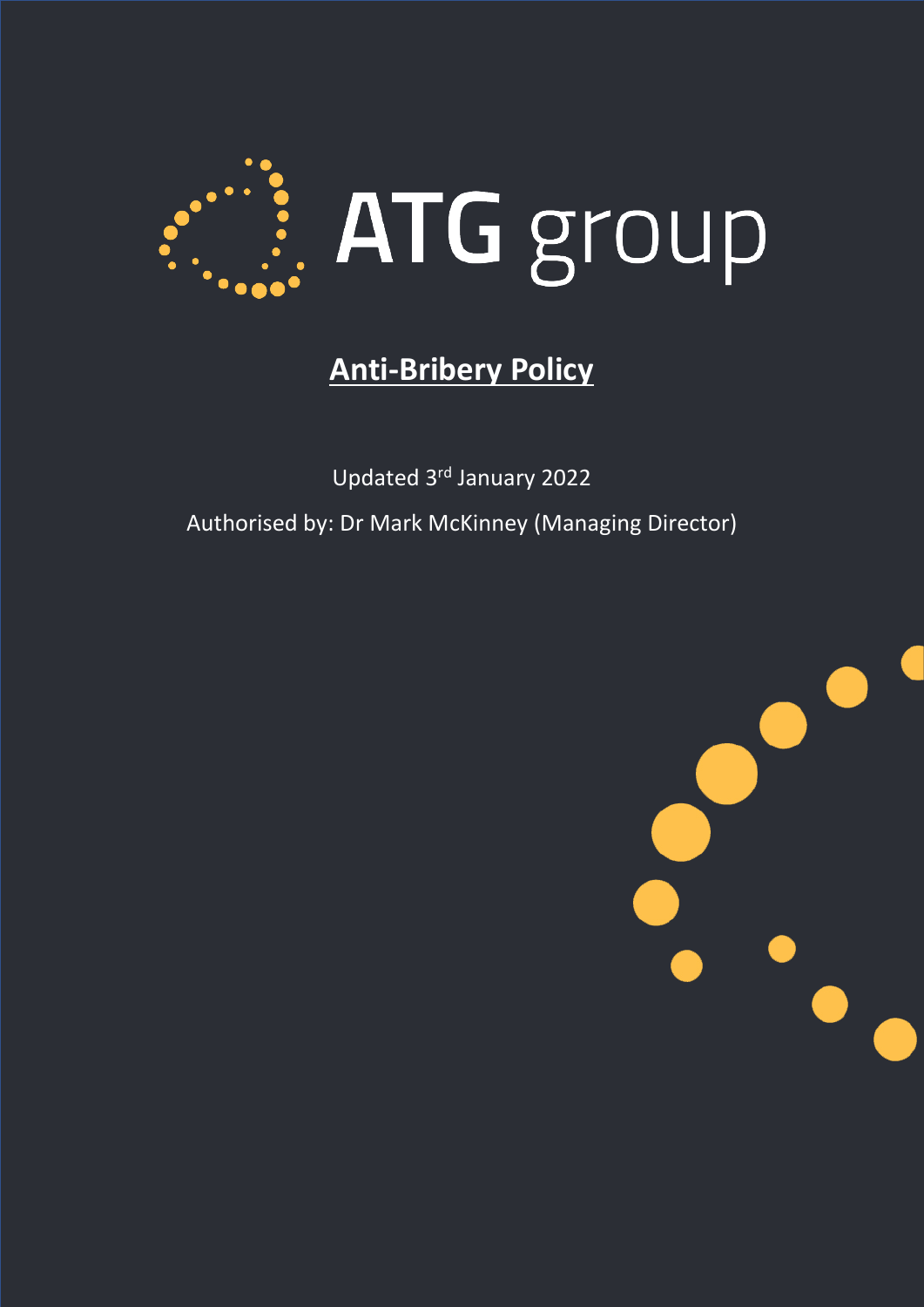

# Contents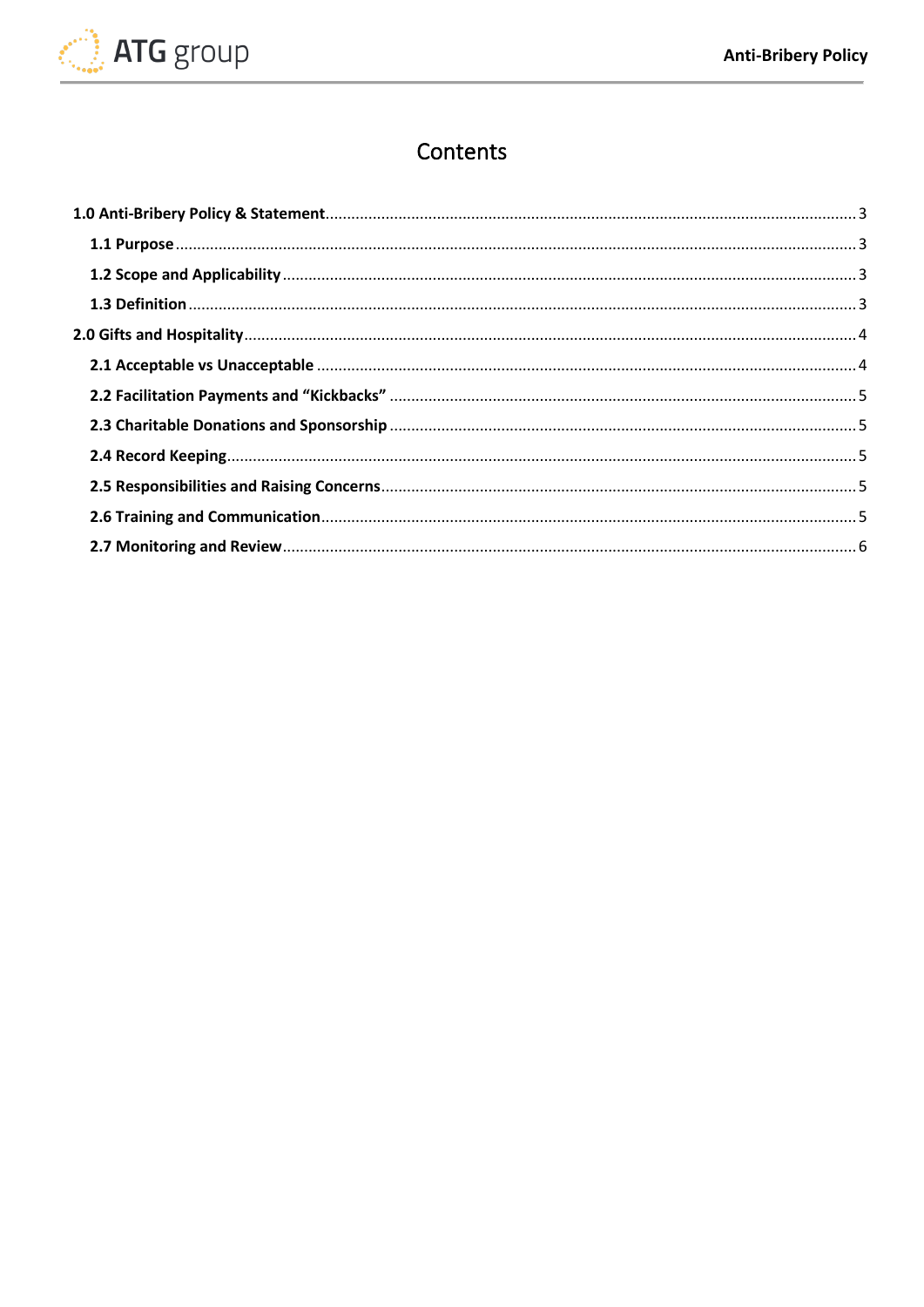

### 1.0 Anti-Bribery Policy & Statement

<span id="page-2-0"></span>It is the policy of ATG Group ('the group of Companies') to conduct business in an honest and ethical manner. As part of this, ATG Group takes a zero-tolerance approach to bribery and corruption and is committed to acting professionally, fairly and with integrity in all its business dealings and relationships, wherever it operates, and implementing and enforcing effective systems to counter bribery.

#### <span id="page-2-1"></span>1.1 Purpose

ATG Group will uphold all laws relevant to countering bribery and corruption in all the jurisdictions in which it conducts business, including in the UK, the Bribery Act 2010 (the Act), which applies to conduct both in the UK and abroad.

#### <span id="page-2-2"></span>1.2 Scope and Applicability

This policy applies to all individuals working for or on behalf of ATG Group at all levels and grades, whether permanent, fixed term or temporary, and wherever located, including consultants, contractors, seconded staff, casual staff, agency staff, volunteers, agents, sponsors, and any other person who performs services for or on behalf of ATG Group, (collectively referred to as Workers in this policy).

In this policy, Third Party means any individual or organisation that Workers encounter during work and the running of the Company's business, and includes actual and potential clients, intermediaries, referrers of work, suppliers, distributors, business contacts, agents, advisers, government, and public bodies (including their advisers, representatives and officials), politicians and political parties.

#### <span id="page-2-3"></span>1.3 Definition

A bribe is an inducement or reward offered, promised, or provided to improperly gain any commercial, contractual, regulatory, or personal advantage, which may constitute an offence under the Act, namely:

- Giving or offering a bribe
- Receiving or requesting a bribe
- Bribing a foreign public official

ATG Group may also be liable under the Act if it fails to prevent bribery by an associated person (including, but not limited to Workers) for the Company's benefit.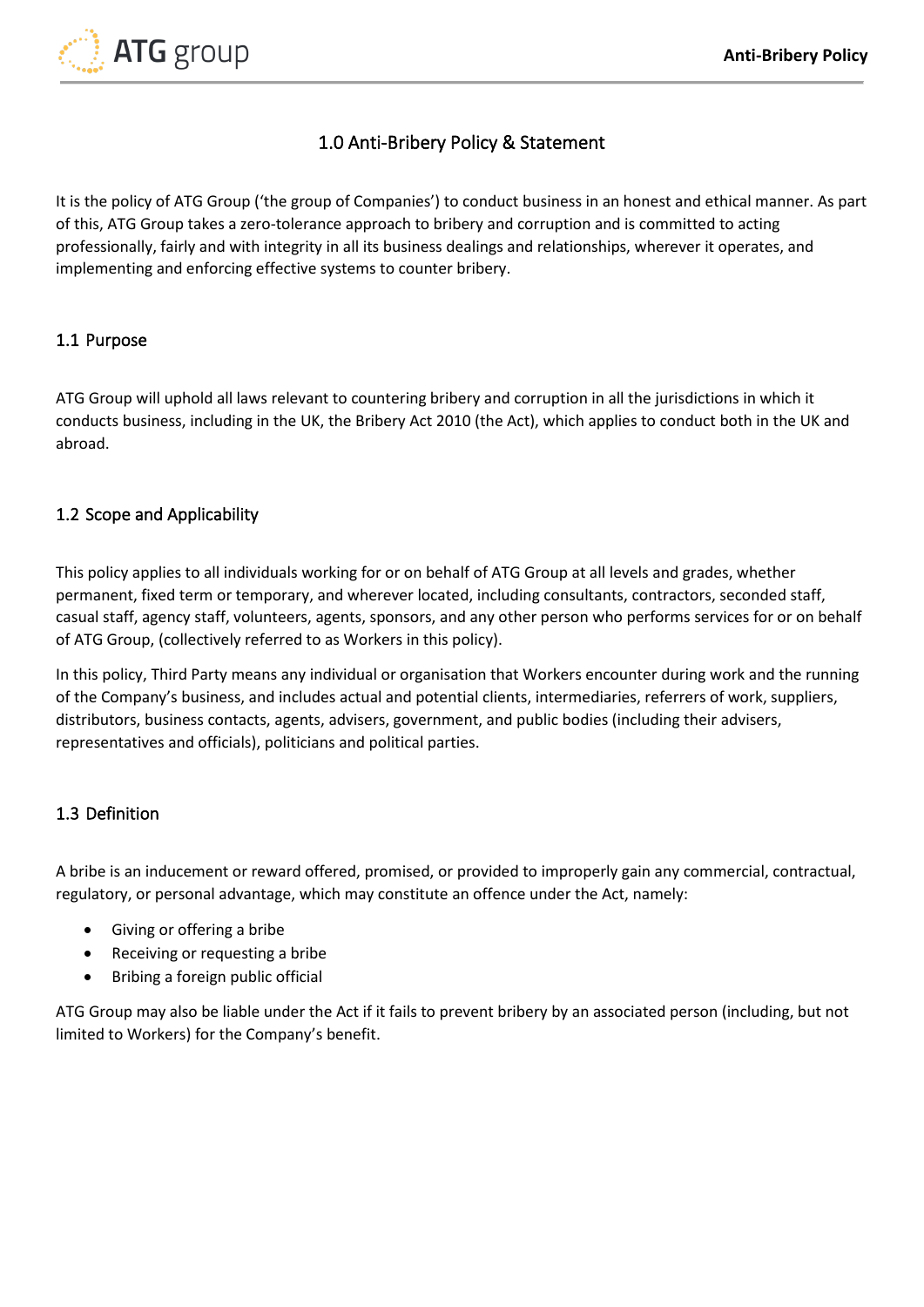

## 2.0 Gifts and Hospitality

<span id="page-3-0"></span>This policy does not prohibit normal and appropriate gifts and hospitality (given and received) to or from Third Parties unless otherwise specifically stated. However, we have specific internal policies and procedures which provide guidance to Workers as to what is to be regarded as normal, along with appropriate gifts and hospitality in terms of financial limits, subject to the principles set out below (the Overriding Principles), namely that any gift or hospitality:

- Must not be made with the intention of improperly influencing a Third Party or Worker to obtain or retain business or a business advantage, or to reward the provision or retention of business or a business advantage, or in explicit or implicit exchange for favours or benefits
- Must comply with local law in all relevant countries
- Must be given in the name of the organisation, not in an individual's name
- Must not include cash or a cash equivalent
- Must be appropriate in the circumstances
- Must be of an appropriate type and value and given at an appropriate time, considering the reason for the gift
- Must be given openly, not secretly
- In the case of gifts, they must not be offered to, or accepted from, government officials or representatives, politicians, or political parties, without the prior approval of the Company's Managing Director

ATG Group appreciates that the practice of giving business gifts varies between countries and regions and what may be normal and acceptable in one region may not be in another. The test to be applied is whether in all the circumstances the gift or hospitality is reasonable and justifiable both in the UK and any other relevant country. The intention behind the gift should always be considered.

#### <span id="page-3-1"></span>2.1 Acceptable vs Unacceptable

It is not acceptable for any Worker (or someone on their behalf) to:

- Give, promise to give, or offer, a payment, gift or hospitality with the expectation or hope that they or the Company will improperly be given a business advantage, or as a reward for a business advantage already improperly given
- Give, promise to give, or offer, a payment, gift or hospitality to a government official, agent or representative to facilitate or expedite a routine procedure
- Accept payment from a Third Party where it is known or suspected that it is offered or given with the expectation that the Third Party will improperly obtain a business advantage
- Accept a gift or hospitality from a Third Party where it is known or suspected that it is offered or provided with an expectation that a business advantage will be improperly provided by the Company in return
- Threaten or retaliate against another Worker who has refused to commit a bribery offence or who has raised concerns under this policy
- Engage in any activity that might lead to a breach of this policy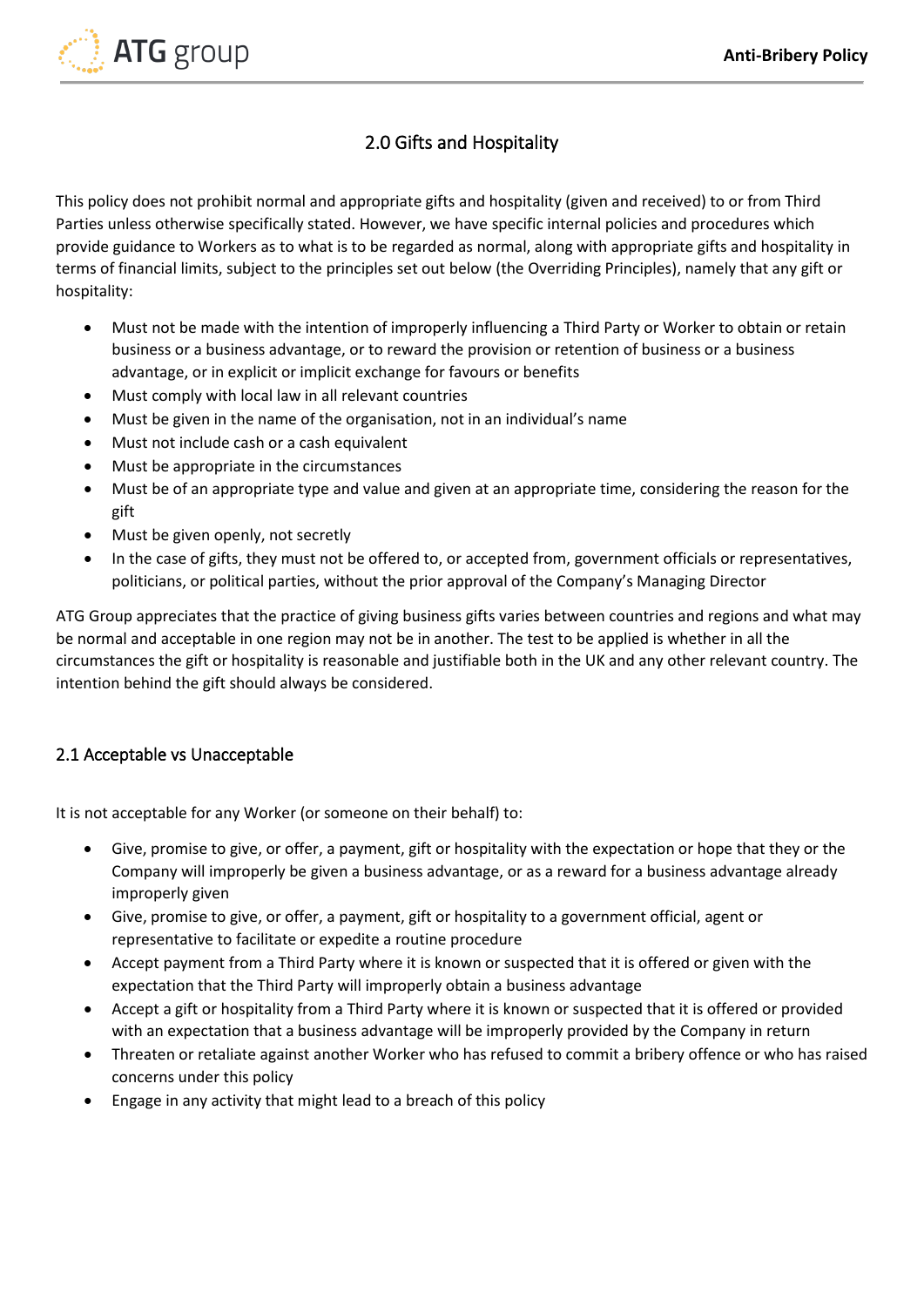

#### <span id="page-4-0"></span>2.2 Facilitation Payments and "Kickbacks"

We do not make, and will not accept, facilitation payments or "kickbacks" of any kind, such as small, unofficial payments made to secure or expedite a routine government action by a government official, or payments made in return for a business favour or advantage.

#### <span id="page-4-1"></span>2.3 Charitable Donations and Sponsorship

ATG Group only makes charitable donations and provides sponsorship that are legal and ethical under local laws and practices, and which are in accordance with the Company's internal policies and procedures.

#### <span id="page-4-2"></span>2.4 Record Keeping

We keep appropriate financial records and have appropriate internal controls in place which evidence the business reason for gifts, hospitality and payments made and received.

#### <span id="page-4-3"></span>2.5 Responsibilities and Raising Concerns

The prevention, detection and reporting of bribery and other forms of corruption are the responsibility of all those working for us or under our control. All Workers are required to avoid any activity that might lead to, or suggest, a breach of this policy

Workers are required to notify the Company as soon as possible if it is believed or suspected that a conflict with this policy has occurred, or may occur in the future, or if they are offered a bribe, are asked to make one, suspect that this may happen in the future, or believe that they are a victim of another form of unlawful activity.

Any employee who breaches this policy may face disciplinary action, which could result in dismissal for gross misconduct. We reserve our right to terminate our contractual relationship with non-employee Workers if they breach this policy.

If any Third Party is aware of any activity by any Worker which might lead to, or suggest, a breach of this policy, they should raise their concerns with the Company's Managing Director or the HR Manager.

#### <span id="page-4-4"></span>2.6 Training and Communication

Training on this policy is provided for all Workers and our zero-tolerance approach to bribery and corruption will, where appropriate, be communicated to clients, suppliers, contractors, and business partners.